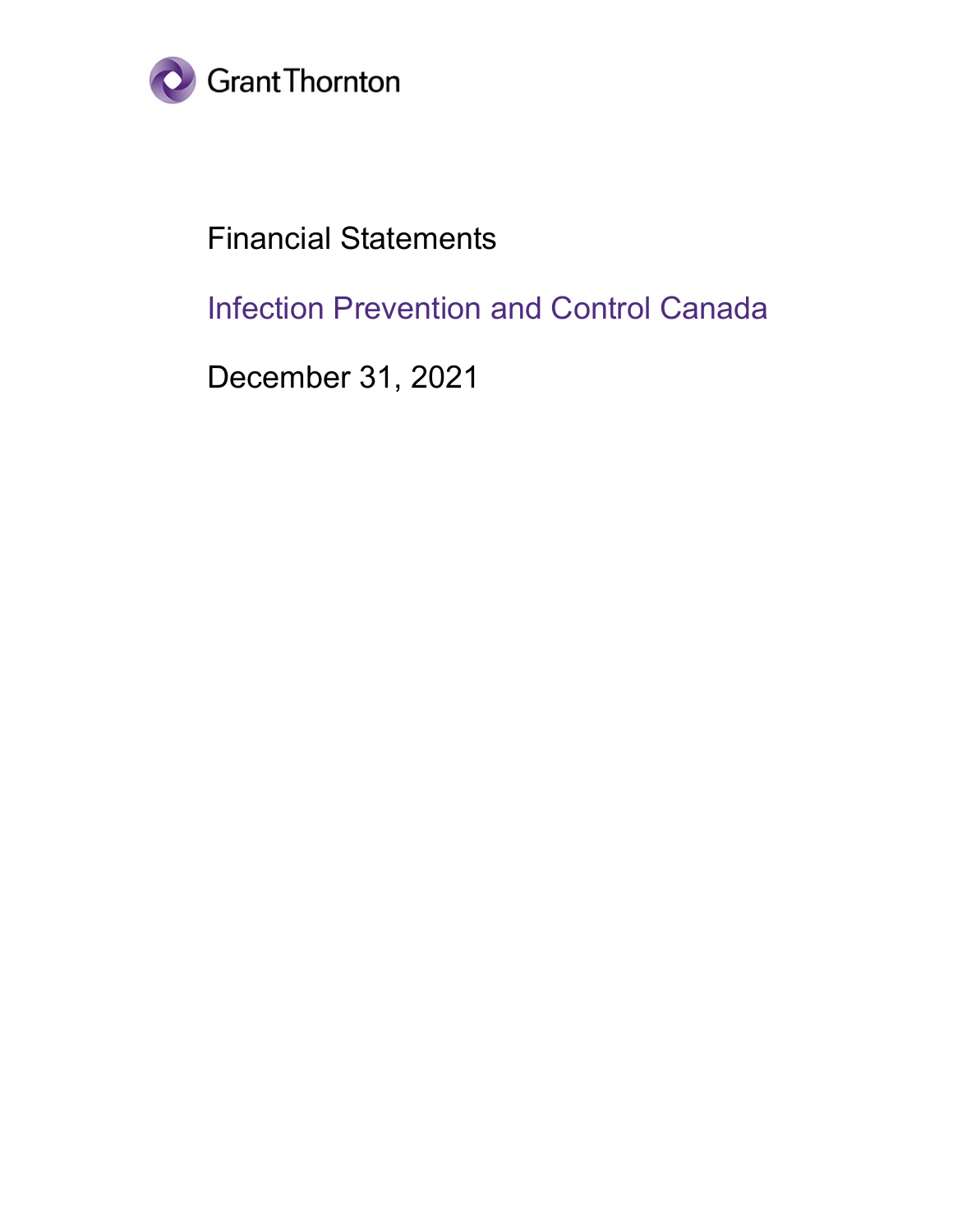# **Contents**

| Independent Auditor's Report           | $1 - 2$ |
|----------------------------------------|---------|
| <b>Statement of Operations</b>         | 3       |
| Statement of Changes in Net Assets     | 4       |
| <b>Statement of Financial Position</b> | 5       |
| <b>Statement of Cash Flows</b>         | 6       |
| Notes to the Financial Statements      | 7 - 8   |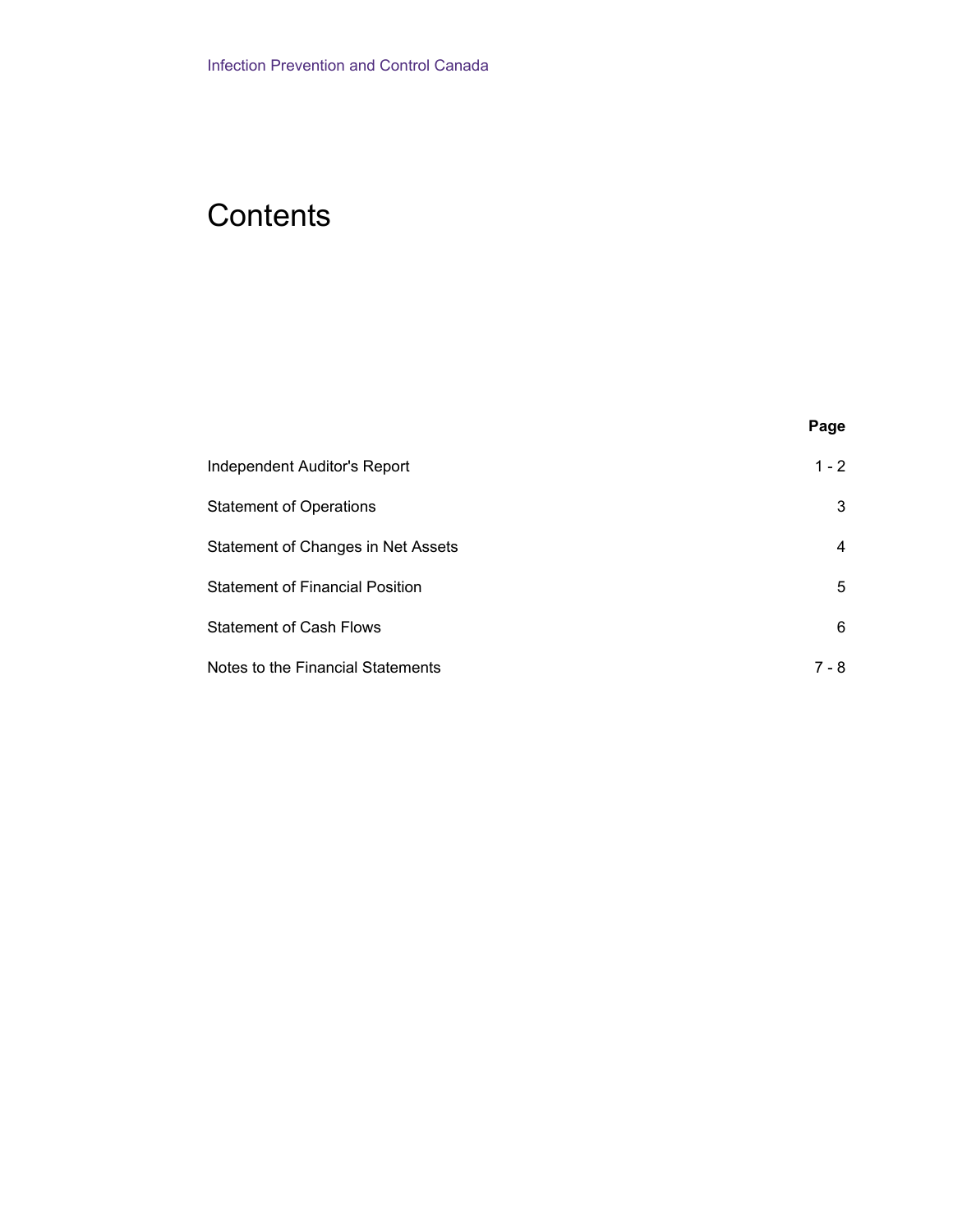

## Independent Auditor's Report

**Grant Thornton LLP** 94 Commerce Drive Winnipeg, MB R3P 0Z3

T +1 204 944 0100 F +1 204 957 5442 www.GrantThornton.ca

To the Members of Infection Prevention and Control Canada

#### **Opinion**

We have audited the financial statements of Infection Prevention and Control Canada, which comprise the statement of financial position as at December 31, 2021, and the statements of operations, changes in net assets, and cash flows for the year then ended, and notes to the financial statements, including a summary of significant accounting policies.

In our opinion, the accompanying financial statements present fairly, in all material respects, the financial position of the organization as at December 31, 2021, and its results of operations and its cash flows for the year then ended in accordance with Canadian accounting standards for not-for-profit organizations.

#### **Basis for opinion**

We conducted our audit in accordance with Canadian generally accepted auditing standards. Our responsibilities under those standards are further described in the Auditor's responsibilities for the audit of the financial statements section of our report. We are independent of the organization in accordance with the ethical requirements that are relevant to our audit of the financial statements in Canada, and we have fulfilled our other ethical responsibilities in accordance with these requirements. We believe that the audit evidence we have obtained is sufficient and appropriate to provide a basis for our opinion.

#### **Responsibilities of management and those charged with governance for the financial statements**

Management is responsible for the preparation and fair presentation of the financial statements in accordance with Canadian accounting standards for not-for-profit organizations, and for such internal control as management determines is necessary to enable the preparation of financial statements that are free from material misstatement, whether due to fraud or error.

In preparing the financial statements, management is responsible for assessing the organization's ability to continue as a going concern, disclosing, as applicable, matters related to going concern and using the going concern basis of accounting unless management either intends to liquidate the organization or to cease operations, or has no realistic alternative but to do so.

Those charged with governance are responsible for overseeing the organization's financial reporting process.

> Audit | Tax | Advisory © Grant Thornton LLP. A Canadian Member of Grant Thornton International Ltd 1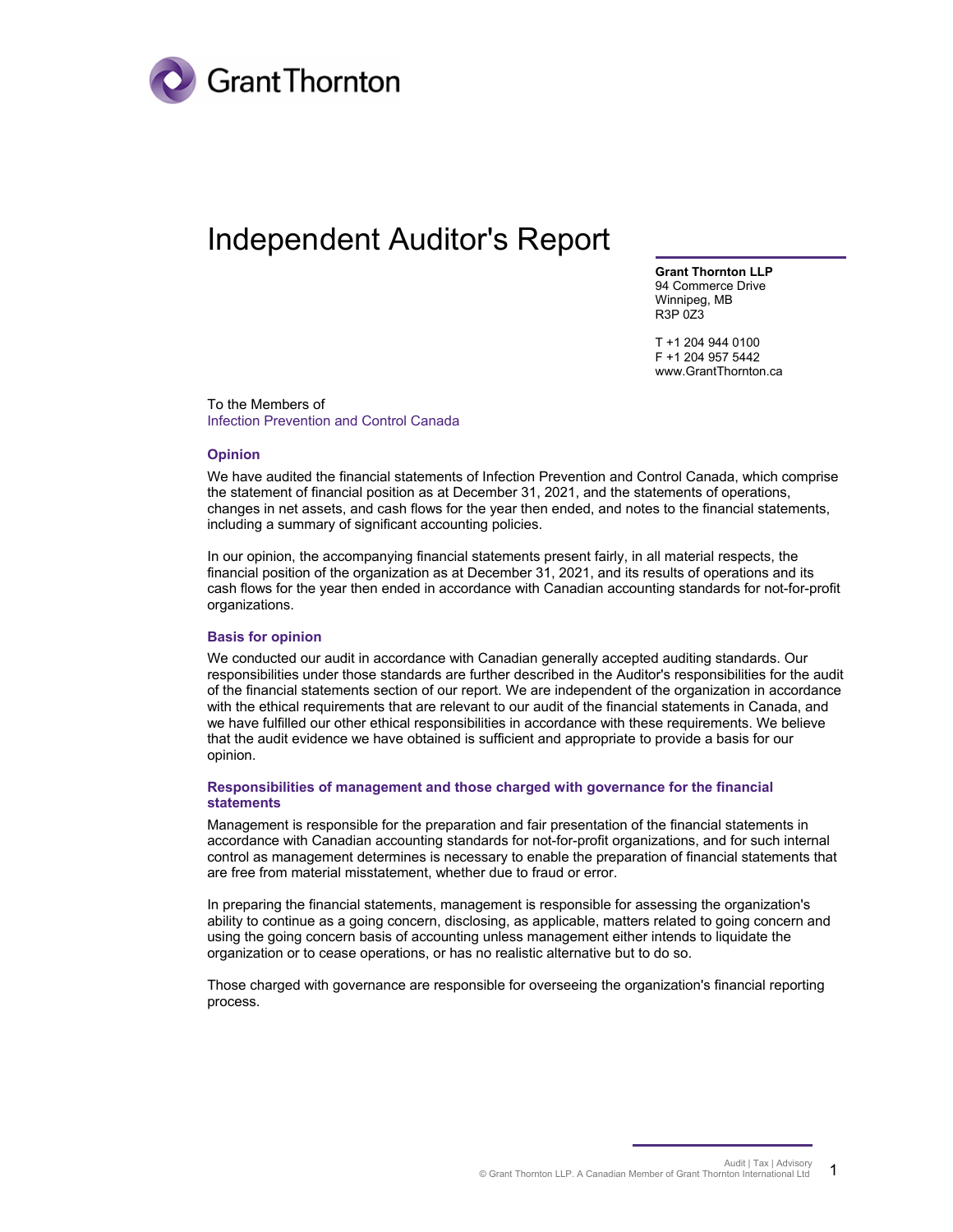# Independent Auditor's Report (continued)

#### **Auditor's responsibilities for the audit of the financial statements**

Our objectives are to obtain reasonable assurance about whether the financial statements as a whole are free from material misstatement, whether due to fraud or error, and to issue an auditor's report that includes our opinion. Reasonable assurance is a high level of assurance, but is not a guarantee that an audit conducted in accordance with Canadian generally accepted auditing standards will always detect a material misstatement when it exists. Misstatements can arise from fraud or error and are considered material if, individually or in the aggregate, they could reasonably be expected to influence the economic decisions of users taken on the basis of these financial statements. As part of an audit in accordance with Canadian generally accepted auditing standards, we exercise professional judgment and maintain professional skepticism throughout the audit. We also:

- Identify and assess the risks of material misstatement of the financial statements, whether due to fraud or error, design and perform audit procedures responsive to those risks, and obtain audit evidence that is sufficient and appropriate to provide a basis for our opinion. The risk of not detecting a material misstatement resulting from fraud is higher than for one resulting from error, as fraud may involve collusion, forgery, intentional omissions, misrepresentations, or the override of internal control.
- Obtain an understanding of internal control relevant to the audit in order to design audit procedures that are appropriate in the circumstances, but not for the purpose of expressing an opinion on the effectiveness of the organization's internal control.
- Evaluate the appropriateness of accounting policies used and the reasonableness of accounting estimates and related disclosures made by management.
- Conclude on the appropriateness of management's use of the going concern basis of accounting and, based on the audit evidence obtained, whether a material uncertainty exists related to events or conditions that may cast significant doubt on the organization's ability to continue as a going concern. If we conclude that a material uncertainty exists, we are required to draw attention in our auditor's report to the related disclosures in the financial statements or, if such disclosures are inadequate, to modify our opinion. Our conclusions are based on the audit evidence obtained up to the date of our auditor's report. However, future events or conditions may cause the organization to cease to continue as a going concern.
- Evaluate the overall presentation, structure and content of the financial statements, including the disclosures, and whether the financial statements represent the underlying transactions and events in a manner that achieves fair presentation.
- Obtain sufficient appropriate audit evidence regarding the financial information of the entities or business activities within the organization to express an opinion on the financial statements. We are responsible for the direction, supervision and performance of the group audit. We remain solely responsible for our audit opinion.

We communicate with those charged with governance regarding, among other matters, the planned scope and timing of the audit and significant audit findings, including any significant deficiencies in internal control that we identify during our audit.

Grant Thouton LLP

Winnipeg, Canada

May 12, 2022 Chartered Professional Accountants

Audit | Tax | Advisory © Grant Thornton LLP. A Canadian Member of Grant Thornton International Ltd  $2$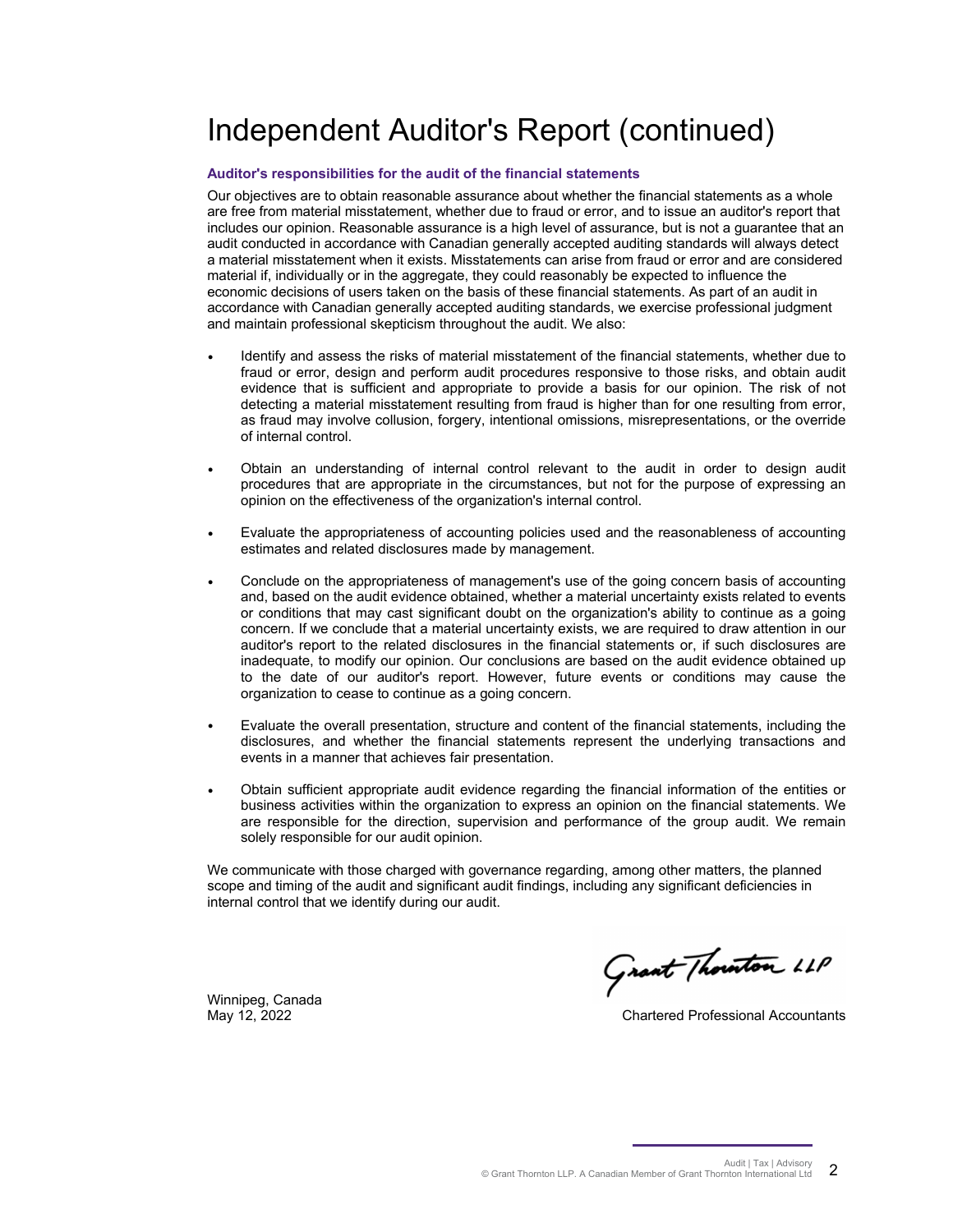| <b>Statement of Operations</b>                 |             |              |
|------------------------------------------------|-------------|--------------|
| Year ended December 31                         | 2021        | 2020         |
|                                                |             |              |
| Revenues                                       |             |              |
| Awards sponsorship                             | \$<br>7,821 | \$<br>2,300  |
| Corporate membership fees                      | 121,164     | 96,130       |
| Distance education                             | 303,066     | 123,286      |
| Donations                                      | 10,294      | 3,114        |
| Education                                      | 31,895      | 34,445       |
| Infection control products                     | 1,868       | 197          |
| Interest earned                                | 2,109       | 1,558        |
| Journal                                        | 61,703      | 55,935       |
| Membership fees                                | 187,262     | 178,074      |
| National conferences                           | 298,021     | 1,812        |
| Routine practice E-learning                    | 14,667      | 3,859        |
| Website income                                 | 6,106       | 7,257        |
|                                                | 1,045,976   | 507,967      |
|                                                |             |              |
| Expenditures                                   |             |              |
| Annual general meeting                         | 1,458       | 1,614        |
| Audit, legal and accounting services           | 45,443      | 26,521       |
| Awards                                         | 14,269      | 2,986        |
| Bank, credit card charges and foreign exchange | 19,942      | 14,526       |
| Distant education costs                        | 80,966      | 49,505       |
| Education                                      | 19,877      | 49,517       |
| <b>External committees</b>                     | 3,728       | 345          |
| Governance and advocacy                        | 43,065      | 30,066       |
| Infection control products                     | 3,938       | 2,443        |
| Insurance                                      | 11,528      | 11,095       |
| Interest groups                                | 539         | 1,325        |
| Internal committees                            | 13,894      | 11,162       |
| Media Releases                                 | 3,383       | 604          |
| National conferences                           | 218,001     | 23,014       |
| National office staff                          | 126,505     | 122,820      |
| Office and administration                      | 40,989      | 33,403       |
| Routine practice tool                          | 2,304       | 5,665        |
| Translation                                    | 2,017       | 1,102        |
| Website                                        | 22,495      | 21,980       |
|                                                | 674,341     | 409,693      |
| Excess of revenues over expenditures           | 371,635     | 98,274<br>\$ |

# **Infection Prevention and Control Canada**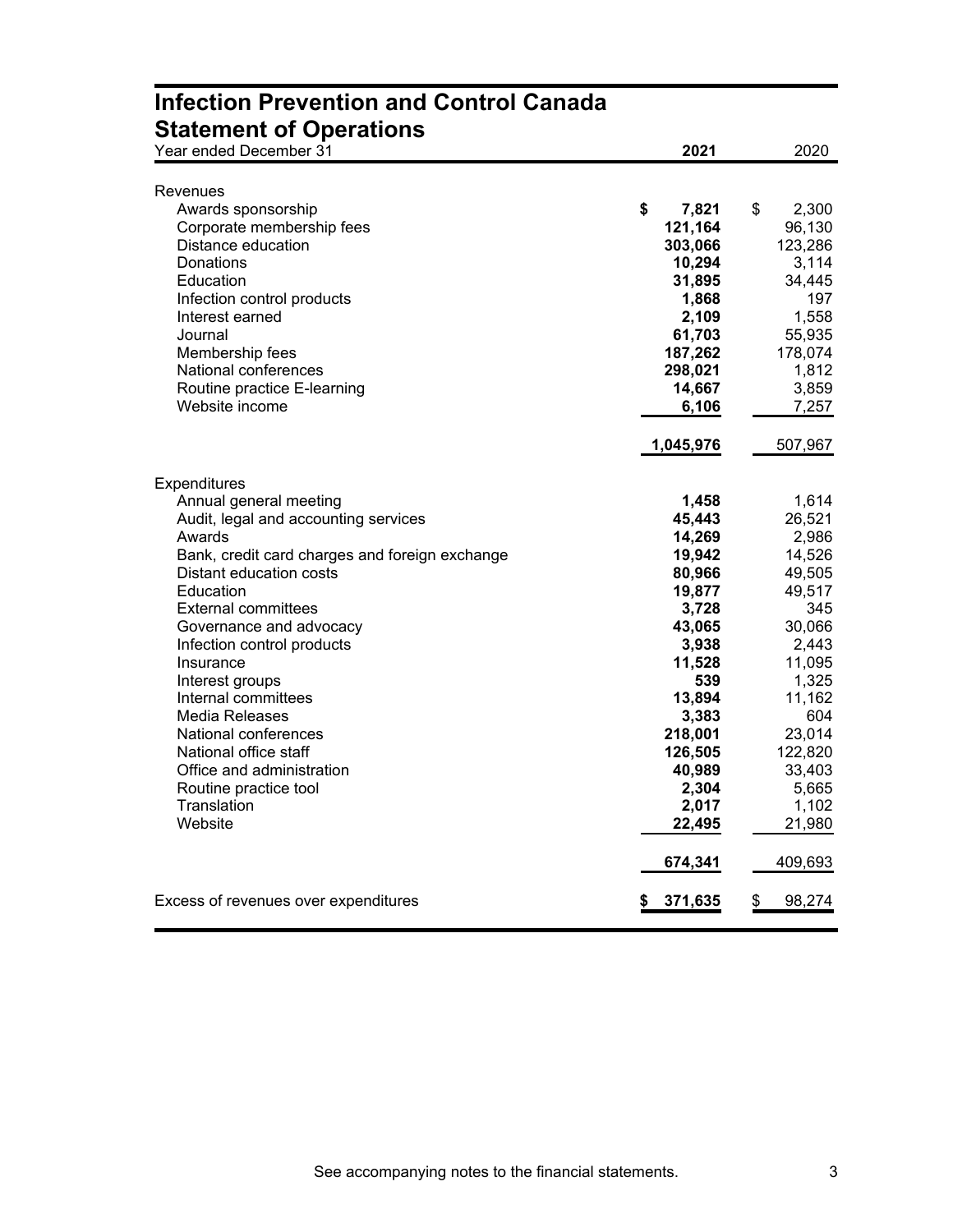## **Infection Prevention and Control Canada Statement of Changes in Net Assets**

Year ended December 31

|                                      | <b>General Fund</b> | Chapter<br><b>President's</b><br><b>Fund</b> |       | <b>Total</b><br>2021 |         | Total<br>2020 |         |
|--------------------------------------|---------------------|----------------------------------------------|-------|----------------------|---------|---------------|---------|
| Balance, beginning of year           | \$254,731           | \$                                           | 3,267 | S.                   | 257,998 | \$.           | 158,274 |
| Excess of revenues over expenditures | 371,635             |                                              | ۰     |                      | 371,635 |               | 98,274  |
| Chapter donations                    |                     |                                              | 1,175 |                      | 1,175   |               | 1,450   |
| Balance, end of year                 | \$626,366           |                                              | 4,442 | S.                   | 630,808 | \$.           | 257,998 |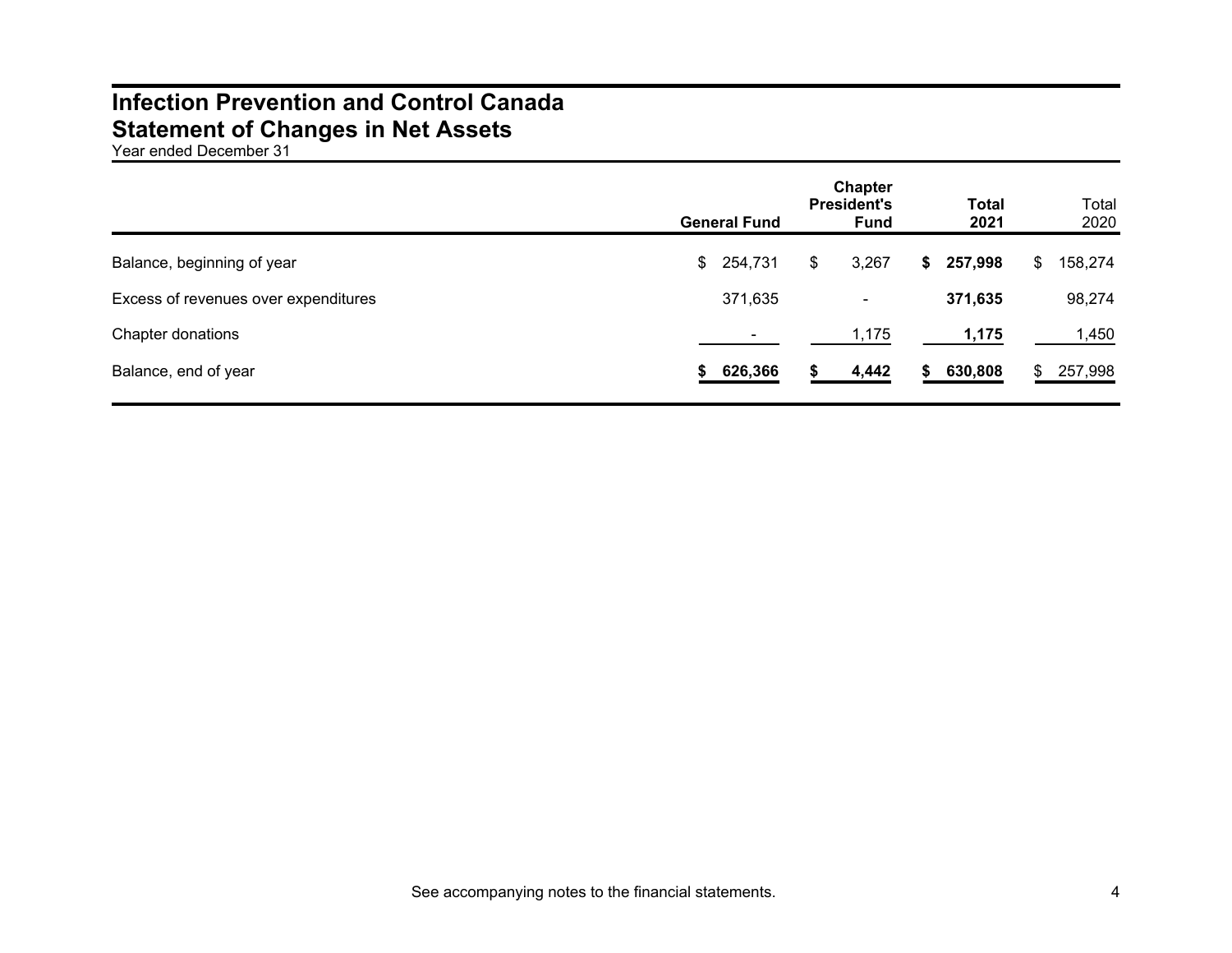| <b>Infection Prevention and Control Canada</b><br><b>Statement of Financial Position</b>                          |         |                                                  |         |                                                  |
|-------------------------------------------------------------------------------------------------------------------|---------|--------------------------------------------------|---------|--------------------------------------------------|
| December 31                                                                                                       |         | 2021                                             |         | 2020                                             |
| <b>Assets</b><br>Current<br>Cash<br>Accounts receivable<br>Prepaid expenses<br>Goods and services tax recoverable | \$<br>S | 589,975<br>82,709<br>238,704<br>3,054<br>914,442 | \$<br>S | 214,167<br>53,383<br>310,594<br>3,039<br>581,183 |
|                                                                                                                   |         |                                                  |         |                                                  |
| <b>Liabilities</b><br>Current<br>Accounts payable<br>Prepaid memberships<br>Deferred revenue                      | \$      | 56,134<br>160,728<br>66,772<br>283,634           | \$      | 49,298<br>97,035<br>176,852<br>323,185           |
| <b>Fund balances</b><br><b>General Fund</b><br><b>Chapter President's Fund</b>                                    |         | 626,366<br>4,442                                 |         | 254,731<br>3,267                                 |
|                                                                                                                   |         | 630,808                                          |         | 257,998                                          |
|                                                                                                                   | \$      | 914,442                                          | \$      | 581,183                                          |

On behalf of the board

Member **Member**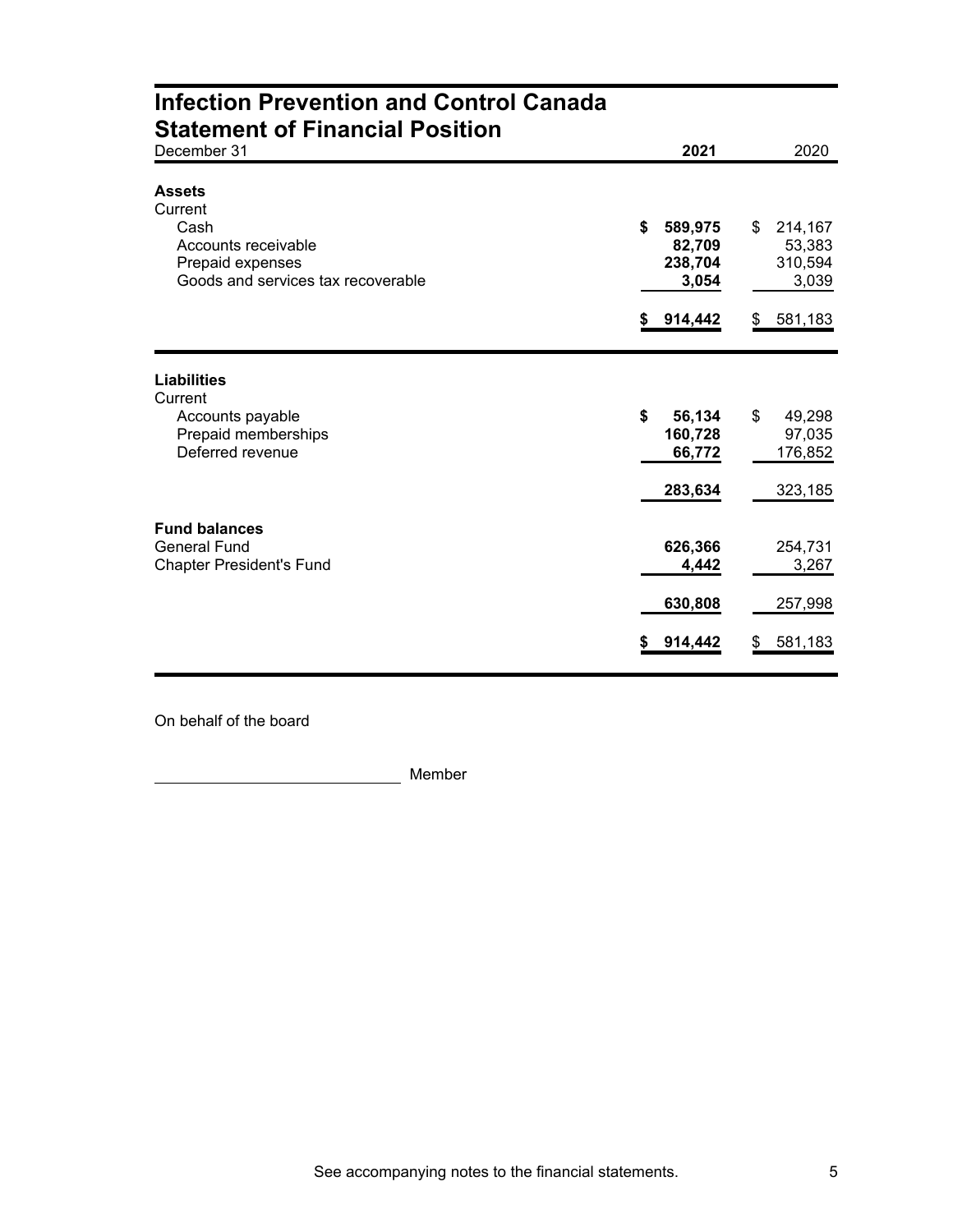| <b>Infection Prevention and Control Canada</b><br><b>Statement of Cash Flows</b>                     |                     |                      |
|------------------------------------------------------------------------------------------------------|---------------------|----------------------|
| Year ended December 31                                                                               | 2021                | 2020                 |
| Increase (decrease) in cash                                                                          |                     |                      |
| <b>Operating</b><br>Excess of revenues over expenditures<br>Change in non-cash working capital items | \$<br>371,635       | \$<br>98,274         |
| Accounts receivable                                                                                  | (29, 326)<br>71,890 | 27,652               |
| Prepaid expenses<br>Goods and services tax                                                           | (15)                | (154, 785)<br>20,997 |
| Accounts payable                                                                                     | 6,836               | (28, 955)            |
| Prepaid memberships<br>Deferred revenue                                                              | 63,693<br>(110,080) | 3,362<br>118,545     |
|                                                                                                      | 374,633             | 85,090               |
| <b>Financing</b>                                                                                     |                     |                      |
| Donations to Chapter Presidents Fund                                                                 | 1,175               | 1,450                |
| Increase in cash                                                                                     | 375,808             | 86,540               |
| Cash<br>Beginning of year                                                                            | 214,167             | 127,627              |
| End of year                                                                                          | 589,975             | 214,167              |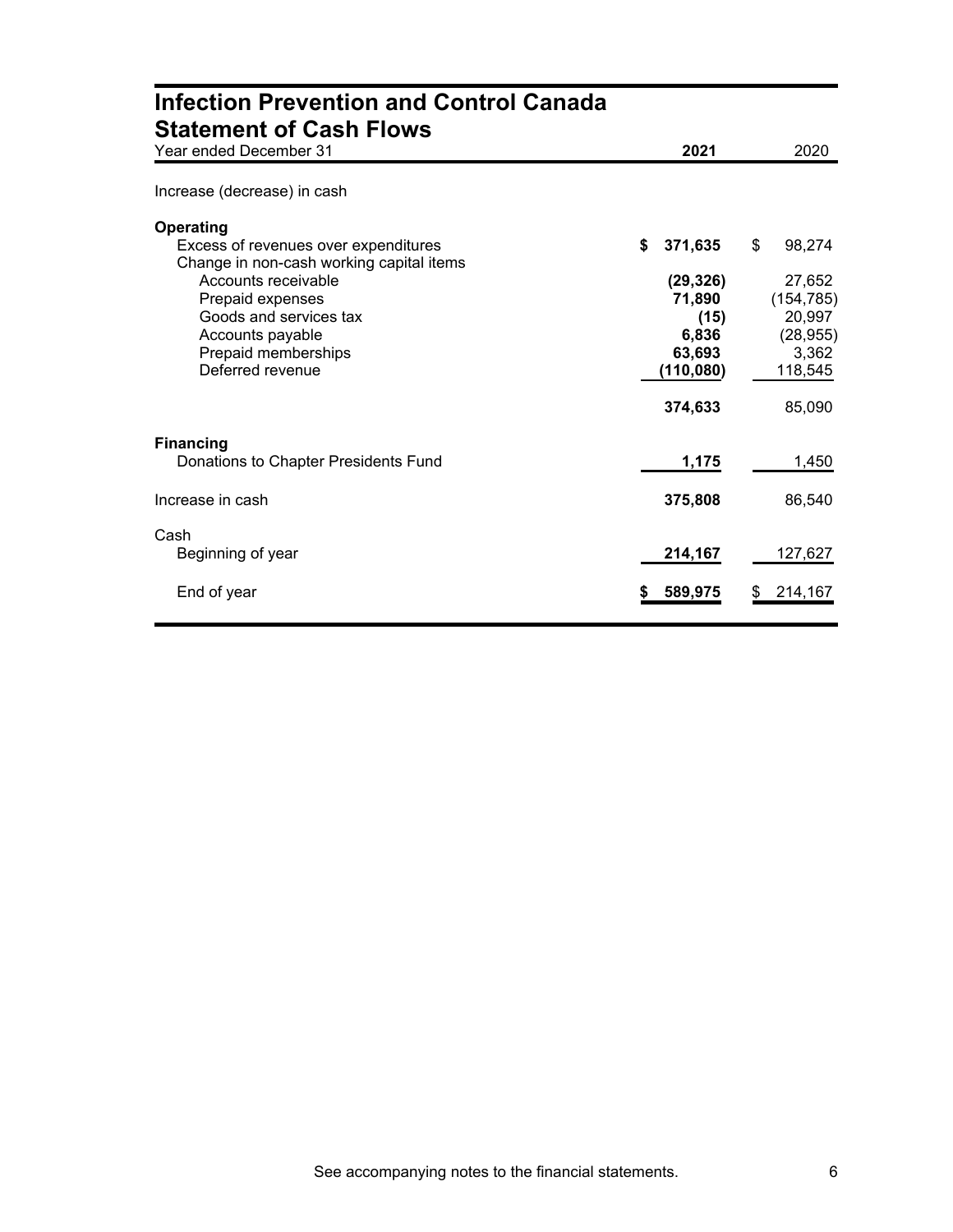### **Infection Prevention and Control Canada Notes to the Financial Statements**

December 31, 2021

#### **1. Basis of presentation**

Infection Prevention and Control Canada prepares their financial statements in accordance with Canadian accounting standards for not-for-profit organizations (ASNPO).

#### **2. Purpose of Association**

Infection Prevention and Control Canada was founded in 1976 and is a not-for-profit charitable organization. The organization is a national multidisciplinary association committed to inspire, nurture and advance a culture committed to infection prevention and control.

#### **3. Significant accounting policies**

#### **Cash and cash equivalents**

Cash and cash equivalents include cash on hand and balance with banks. Bank borrowings are considered to be financing activities.

#### **Revenue recognition**

Infection Prevention and Control Canada follows the deferral method of accounting for contributions.

Restricted contributions are recognized as revenue in the year in which the related expenses are incurred. Unrestricted contribution are recognized as revenue when received or receivable if the amount to be received can be reasonably estimated and collection is reasonably assured. Endowment contributions are recognized as direct increases in net assets.

Restricted investment income is recognized as revenue in the year in which the related expenses are incurred. Unrestricted investment income is recognized as revenue when earned.

Seminar and conference related fees and revenues are recognized as revenue in the fiscal year when the events are held and the related costs are incurred.

#### **Fair value**

The carrying value of cash, accounts receivable, and accounts payable approximate fair value because of the near-term maturity of those instruments.

#### **Financial risk**

Financial risk is the risk that arises from the fluctuation in interest and market rates and the degree of volatility of those rates. The Association does not use derivative instruments to reduce its exposure to measurement uncertainty.